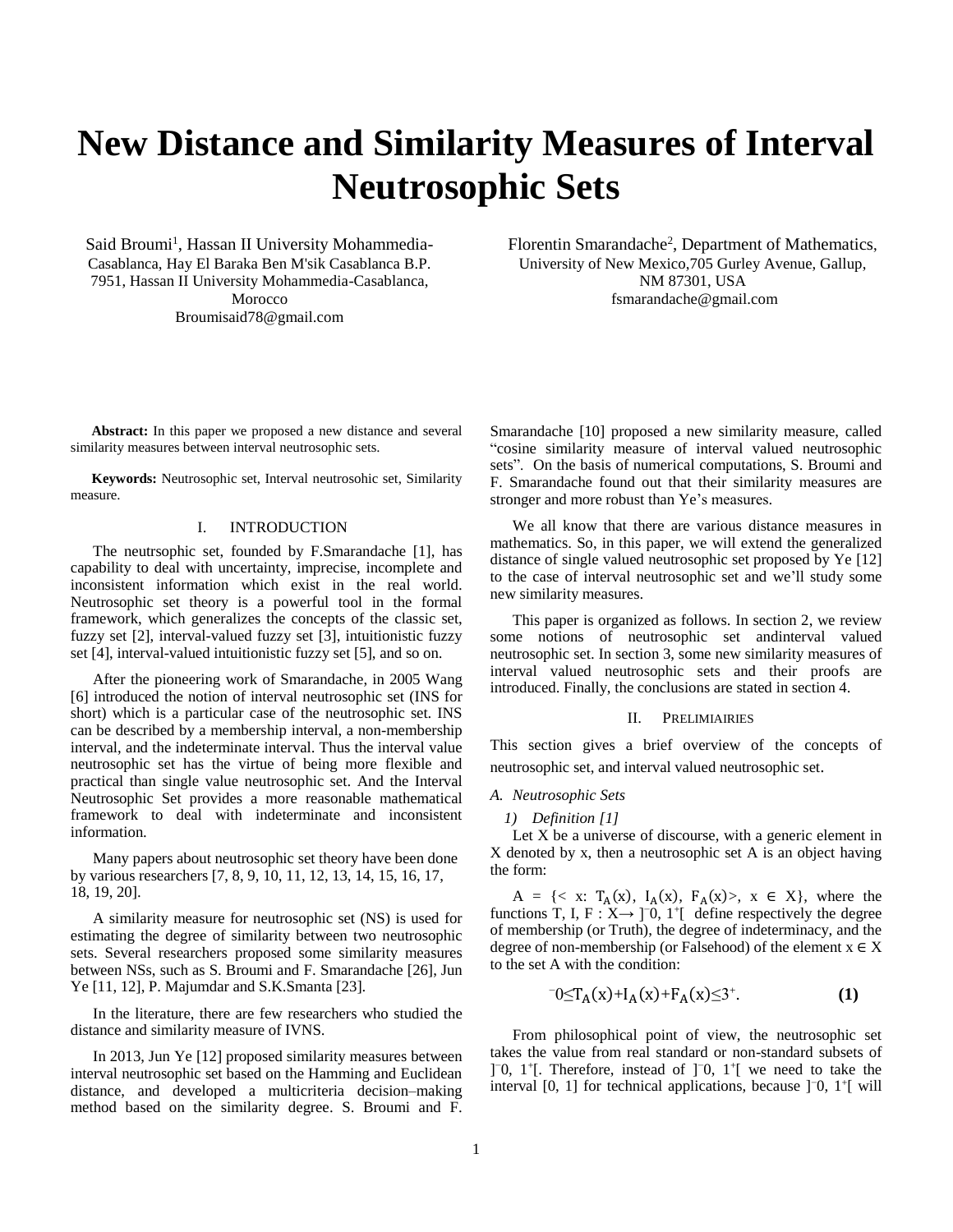be difficult to apply in the real applications such as in scientific and engineering problems.

For two NSs, 
$$
A_{NS} = \{ \langle x, T_A(x), I_A(x), F_A(x) \rangle | x \in X \}
$$
 (2)

and  $B_{NS} = \{ \langle x, T_B(x), I_B(x), F_B(x) \rangle \mid x \in X \}$  the two relations are defined as follows:

$$
(1) A_{NS} \subseteq B_{NS} \text{ if and only if } T_A(x) \le T_B(x), I_A(x) \ge I_B(x), F_A(x) \ge F_B(x).
$$

(2)  $A_{NS}$  =  $B_{NS}$  if and only if,  $T_A(x)=T_B(x)$ ,  $I_A(x)$  $=$ I<sub>B</sub>(x), F<sub>A</sub>(x) =F<sub>B</sub>(x).

## *B. Interval Valued Neutrosophic Sets*

In actual applications, sometimes, it is not easy to express the truth-membership, indeterminacy-membership and falsitymembership by crisp value, and they may be easier to be expressed by interval numbers. Wang et al. [6] further defined interval neutrosophic sets (INS) shows as follows:

#### *1) Definition [6]*

Let X be a universe of discourse, with generic element in X denoted by x. An interval valued neutrosophic set (for short IVNS) A in X is characterized by truth-membership function $T_A(x)$ , indeteminacy-membership function  $I_A(x)$ , and falsity-membership function  $F_A(x)$ . For each point x in X, we have that  $T_A(x)$ ,  $I_A(x)$ ,  $F_A(x) \in [0,1]$ .

For two IVNS,  $A_{IVNS} = \{ \langle x, [T_A^L(x), T_A^U(x)], \ [I_A^L(x), I_A^U(x)], \]$  $[F_{A}^{L}(x), F_{A}^{U}(x)] > | x \in X \}$  (3)

and  $B_{IVNS} = \{ \langle x, [T_B^L(x), T_B^U(x)],$ 

 $[I_B^L(x), I_B^U(x)], [F_B^L(x), F_B^U(x)] > | x \in X \}$  the two relations are defined as follows:

$$
(1) A_{IVNS} \subseteq B_{IVNS} \text{ if and only if } T_A^L(x) \le T_B^L(x), T_A^U(x) \le T_B^U(x), I_A^L(x) \ge I_B^L(x), I_A^U(x) \ge I_B^U(x), F_A^L(x) \ge F_B^L(x), F_A^U(x) \ge F_B^U(x).
$$

(2)  $A_{IVNS} = B_{IVNS}$  if and only if  $T_A^L(x_i) = T_B^L(x_i)$ ,  $T_A^U(x_i) =$  $T_B^U(x_i)$ ,  $I_A^L(x_i) = I_B^L(x_i)$ ,  $I_A^U(x_i) = I_B^U(x_i)$ ,  $F_A^L(x_i) = F_B^L(x_i)$ and  $F_A^U(x_i) = F_B^U(x_i)$  for any  $x \in X$ .

## *C. Defintion*

Let A and B be two interval valued neutrosophic sets, then

**i.**  $0 \le S(A, B) \le 1$ .

- ii.  $S(A, B) = S(B, A).$
- iii.  $S(A, B) = 1$  if A= B, i.e

 $T_A^L(x_i) = T_B^L(x_i), T_A^U(x_i) = T_B^U(x_i), I_A^L(x_i) =$  $I_B^L(x_i)$ ,  $I_A^U(x_i) = I_B^U(x_i)$  and

$$
F_A^L(x_i) = F_B^L(x_i), F_A^U(x_i) = F_B^U(x_i),
$$
 for  $i = 1, 2, ..., n$ .  
iv.  $A \subset B \subset C \Rightarrow S(A, B) \le \min(S(A, B), S(B, C))$ .

## III. NEW DISTANCE MEASURE OF INTERVAL VALUED NEUTROSOPHIC SETS

Let A and B be two single neutrosophic sets, then J. Ye [11] proposed a generalized single valued neutrosophic weighted distance measure between A and B as follows:

$$
d_{\lambda}(A, B) = \left\{ \frac{1}{3} \sum_{i=1}^{n} w_i \left[ |T_A(x_i) - T_B(x_i)|^{\lambda} + |I_A(x_i) - I_B(x_i)|^{\lambda} \right] \right\}
$$
  
\n
$$
I_B(x_i)|^{\lambda} + |F_A(x_i) - F_B(x_i)|^{\lambda} \Big]_0^{\frac{1}{\lambda}}
$$
 (4)  
\nwhere

 $\lambda > 0$  and  $T_A(x_i)$ ,  $I_A(x_i)$ ,  $F_A(x_i)$ ,  $T_B(x_i)$ ,  $I_B(x_i)$ ,  $F_B(x_i) \in [$ 0, 1].

Based on the geometrical distance model and using the interval neutrosophic sets, we extended the distance (4) as follows:

$$
d_{\lambda}(A, B) = \left\{ \frac{1}{6} \sum_{i=1}^{n} w_i \left[ |T_A^L(x_i) - T_B^L(x_i)|^{\lambda} + |T_A^U(x_i) - T_B^U(x_i)|^{\lambda} + |I_A^L(x_i) - I_B^L(x_i)|^{\lambda} + |I_A^U(x_i) - I_B^U(x_i)|^{\lambda} + |F_A^L(x_i) - F_B^L(x_i)|^{\lambda} \right] \right\}
$$
\n
$$
(5)
$$

The normalized generalized interval neutrosophic distance is

$$
d_{\lambda}(A, B) = \left\{ \frac{1}{6n} \sum_{i=1}^{n} w_i \left[ |T_A^L(x_i) - T_B^L(x_i)|^{\lambda} + |T_A^U(x_i) - T_B^U(x_i)|^{\lambda} + |I_A^L(x_i) - I_B^L(x_i)|^{\lambda} + |I_A^U(x_i) - I_B^U(x_i)|^{\lambda} + |F_A^L(x_i) - F_B^L(x_i)|^{\lambda} \right] \right\}^{\frac{1}{\lambda}}.
$$
\n
$$
(6)
$$

If w= $\{\frac{1}{n}, \frac{1}{n}\}$  $\frac{1}{n}, \ldots, \frac{1}{n}$  $\frac{1}{n}$ , the distance (6) is reduced to the following distances:

$$
d_{\lambda}(A, B) = \left\{ \frac{1}{6} \sum_{i=1}^{n} \left[ |T_A^L(x_i) - T_B^L(x_i)|^{\lambda} + |T_A^U(x_i) - T_B^U(x_i)|^{\lambda} + |I_A^L(x_i) - I_B^L(x_i)|^{\lambda} + |I_A^U(x_i) - I_B^U(x_i)|^{\lambda} + |F_A^L(x_i) - F_B^L(x_i)|^{\lambda} \right] \right\}^{\frac{1}{\lambda}}.
$$
\n(7)

$$
d_{\lambda}(A, B) = \left\{ \frac{1}{6n} \sum_{i=1}^{n} \left[ |T_A^L(x_i) - T_B^L(x_i)|^{\lambda} + |T_A^U(x_i) - T_B^U(x_i)|^{\lambda} + |I_A^L(x_i) - I_B^L(x_i)|^{\lambda} + |I_A^U(x_i) - I_B^U(x_i)|^{\lambda} + |F_A^L(x_i) - F_B^L(x_i)|^{\lambda} \right] \right\}^{\frac{1}{\lambda}}.
$$
\n(8)

**Particular case.**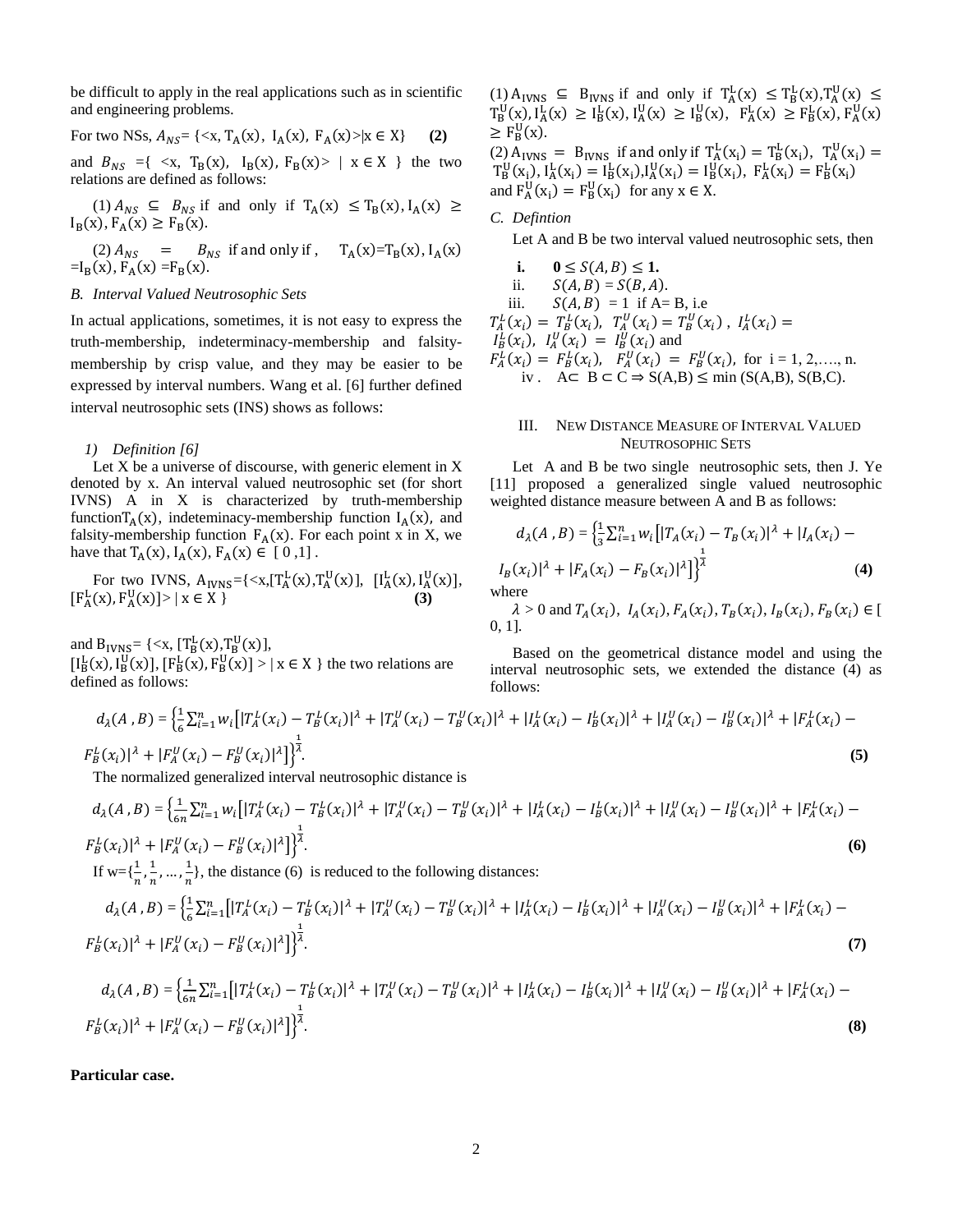(i) If  $\lambda = 1$  then the distances (7) and (8) are reduced to the following Hamming distance and respectively normalized Hamming distance defined by Ye Jun [11]:

$$
d_H(A, B) = \left\{ \frac{1}{6} \sum_{i=1}^n \left[ |T_A^L(x_i) - T_B^L(x_i)| + |T_A^U(x_i) - T_B^U(x_i)| + |I_A^L(x_i) - I_B^L(x_i)| + |I_A^U(x_i) - I_B^U(x_i)| + |F_A^L(x_i) - F_B^L(x_i)| \right] + |F_A^U(x_i) - F_B^U(x_i)| \right\},\tag{9}
$$

$$
d_{NH}(A,B) = \left\{ \frac{1}{6n} \sum_{i=1}^{n} [|T_A^L(x_i) - T_B^L(x_i)| + |T_A^U(x_i) - T_B^U(x_i)| + |I_A^L(x_i) - I_B^L(x_i)| + |I_A^U(x_i) - I_B^U(x_i)| + |F_A^L(x_i) - F_B^L(x_i)| + |F_A^U(x_i) - F_B^U(x_i)| \right\}.
$$
\n(10)

(ii) If  $\lambda = 2$  then the distances (7) and (8) are reduced to the following Euclidean distance and respectively normalized Euclidean distance defined by Ye Jun [12]:

$$
d_E(A, B) = \left\{ \frac{1}{6} \sum_{i=1}^n \left[ |T_A^L(x_i) - T_B^L(x_i)|^2 + |T_A^U(x_i) - T_B^U(x_i)|^2 + |I_A^L(x_i) - I_B^L(x_i)|^2 + |I_A^U(x_i) - I_B^U(x_i)|^2 + |F_A^L(x_i) - F_B^L(x_i)|^2 \right] \right\}^{\frac{1}{2}},
$$
\n
$$
d_{NE}(A, B) = \left\{ \frac{1}{6n} \sum_{i=1}^n \left[ |T_A^L(x_i) - T_B^L(x_i)|^2 + |T_A^U(x_i) - T_B^U(x_i)|^2 + |I_A^L(x_i) - I_B^L(x_i)|^2 + |I_A^U(x_i) - I_B^U(x_i)|^2 + |F_A^L(x_i) - F_B^L(x_i)|^2 \right] \right\}^{\frac{1}{2}}.
$$
\n(11)  
\n
$$
F_B^L(x_i)|^2 + |F_A^U(x_i) - F_B^U(x_i)|^2 \right\}^{\frac{1}{2}}.
$$

# IV. NEW SIMILARITY MEASURES OF INTERVAL VALUED NEUTROSOPHIC SET

# *A. Similarity measure based on the geometric distance model*

Based on distance (4), we define the similarity measure between the interval valued neutrosophic sets A and B as follows:

$$
S_{DM}(A, B) = 1 - \left\{ \frac{1}{6n} \sum_{i=1}^{n} \left[ \left| T_A^L(x_i) - T_B^L(x_i) \right|^{\lambda} + \left| T_A^U(x_i) - T_B^U(x_i) \right|^{\lambda} + \left| I_A^L(x_i) - I_B^L(x_i) \right|^{\lambda} + \left| I_A^U(x_i) - I_B^U(x_i) \right|^{\lambda} + \left| F_A^L(x_i) - F_B^L(x_i) \right|^{\lambda} \right\} \right\}
$$
\n
$$
(13)
$$

where  $\lambda > 0$  and  $S_{DM}(A, B)$  is the degree of similarity of A and B.

If we take the weight of each element  $x_i \in X$  into account, then

$$
S_{DM}^{w}(A,B)=1-\left\{\frac{1}{6}\sum_{i=1}^{n}w_{i}\left[\left|T_{A}^{L}(x_{i})-T_{B}^{L}(x_{i})\right|^{A}+\left|T_{A}^{U}(x_{i})-T_{B}^{U}(x_{i})\right|^{A}+\left|I_{A}^{L}(x_{i})-I_{B}^{L}(x_{i})\right|^{A}+\left|I_{A}^{U}(x_{i})-I_{B}^{U}(x_{i})\right|^{A}+\left|F_{A}^{L}(x_{i})-F_{B}^{L}(x_{i})\right|^{A}\right\}
$$
\n
$$
F_{B}^{L}(x_{i})\Big|^{A}+\left|F_{A}^{U}(x_{i})-F_{B}^{U}(x_{i})\right|^{A}\Big]^{A}_{2}.\tag{14}
$$

If each elements has the same importance, i.e.  $w = \{\frac{1}{x}\}$  $\frac{1}{n}, \frac{1}{n}$  $\frac{1}{n}, \ldots, \frac{1}{n}$  $\frac{1}{n}$ , then similarity (14) reduces to (13). By (definition C) it can easily be known that  $S_{DM}(A, B)$  satisfies all the properties of the definition..

Similarly, we define another similarity measure of A and B, as:

$$
S(A, B) = 1 - \left[ \frac{\sum_{i=1}^{n} \left( \left| T_A^L(x_i) - T_B^L(x_i) \right|^{\lambda} + \left| T_A^U(x_i) - T_B^U(x_i) \right|^{\lambda} + \left| I_A^L(x_i) - I_B^L(x_i) \right|^{\lambda} + \left| I_A^U(x_i) - I_B^U(x_i) \right|^{\lambda} + \left| F_A^L(x_i) - F_B^L(x_i) \right|^{\lambda} + \left| F_A^U(x_i) - F_B^U(x_i) \right|^{\lambda} \right]}{\sum_{i=1}^{n} \left( \left| T_A^L(x_i) + T_B^L(x_i) \right|^{\lambda} + \left| T_A^U(x_i) + T_B^U(x_i) \right|^{\lambda} + \left| I_A^L(x_i) + I_B^L(x_i) \right|^{\lambda} + \left| I_A^U(x_i) + I_B^U(x_i) \right|^{\lambda} + \left| F_A^L(x_i) + F_B^L(x_i) \right|^{\lambda} + \left| F_A^U(x_i) + F_B^U(x_i) \right|^{\lambda} \right]} \right].
$$
\n(15)

If we take the weight of each element  $x_i \in X$  into account, then

$$
S(A, B) = 1 - \left[ \frac{\sum_{i=1}^{n} w_i \left( \left| T_A^L(x_i) - T_B^L(x_i) \right|^{\lambda} + \left| T_A^U(x_i) - T_B^U(x_i) \right|^{\lambda} + \left| I_A^L(x_i) - I_B^L(x_i) \right|^{\lambda} + \left| I_A^U(x_i) - I_B^U(x_i) \right|^{\lambda} + \left| F_A^L(x_i) - F_B^L(x_i) \right|^{\lambda} + \left| F_A^U(x_i) - F_B^U(x_i) \right|^{\lambda} \right]}{\sum_{i=1}^{n} w_i \left( \left| T_A^L(x_i) + T_B^L(x_i) \right|^{\lambda} + \left| T_A^U(x_i) + T_B^U(x_i) \right|^{\lambda} + \left| I_A^L(x_i) + I_B^L(x_i) \right|^{\lambda} + \left| I_A^U(x_i) + I_B^U(x_i) \right|^{\lambda} + \left| F_A^L(x_i) + F_B^L(x_i) \right|^{\lambda} + \left| F_A^U(x_i) + F_B^U(x_i) \right|^{\lambda} \right]} \right]^{\frac{1}{\lambda}}.
$$
\n(16)

It also has been proved that all conditions of the definition are satisfied. If each elements has the same importance, and then the similarity (16) reduces to (15).

# *B. Similarity measure based on the interval valued neutrosophic theoretic approach:*

In this section, following the similarity measure between two neutrosophic sets defined by P. Majumdar in [24], we extend Majumdar's definition to interval valued neutrosophic sets.

1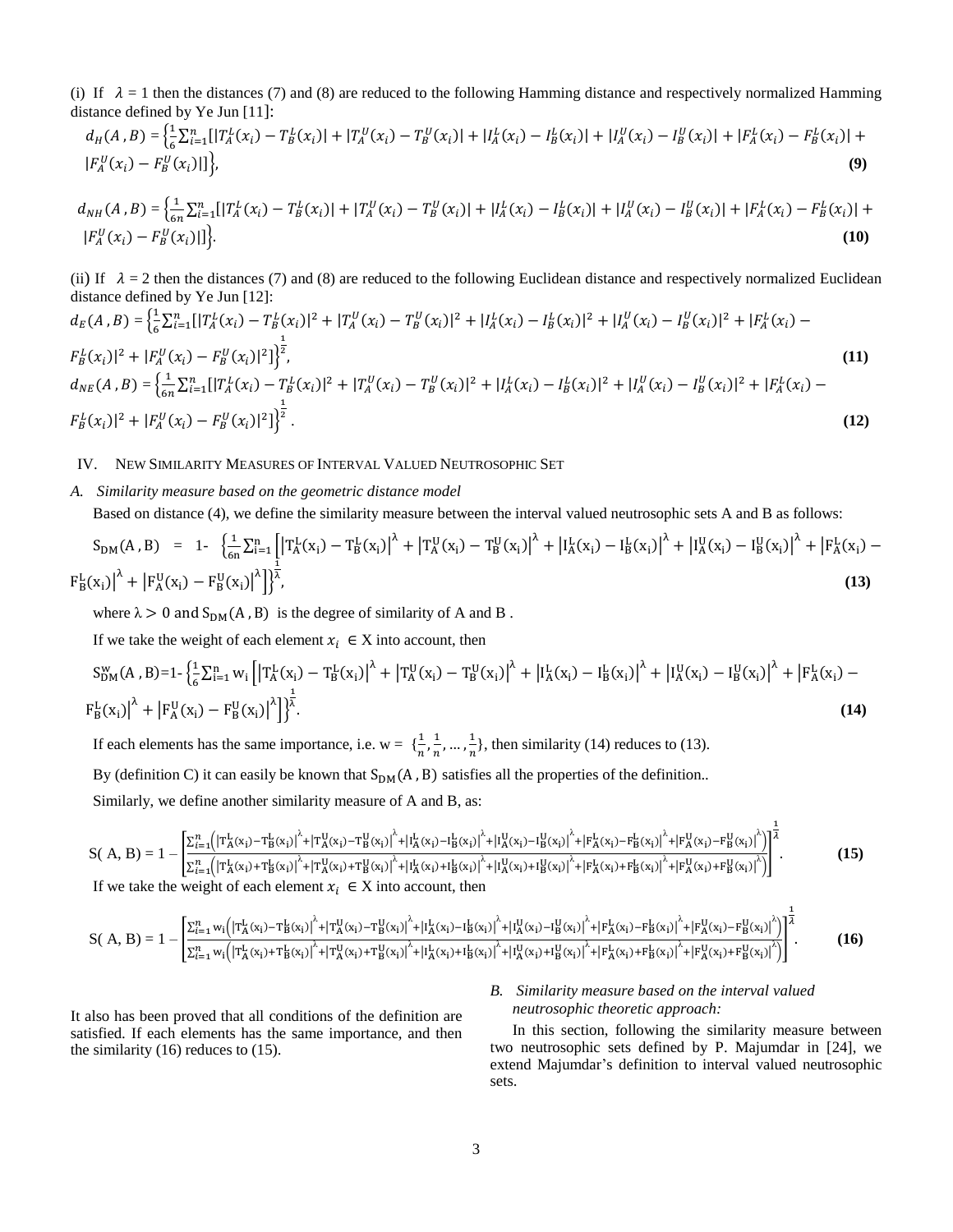Let A and B be two interval valued neutrosophic sets, then we define a similarity measure between A and B as follows:

 $S_{TA}(A, B) = \frac{\sum_{i=1}^{n} \{\min\{\texttt{T}_A^I(\mathbf{x}_i), \texttt{T}_B^I(\mathbf{x}_i)\} + \min\{\texttt{T}_A^I(\mathbf{x}_i), \texttt{T}_B^I(\mathbf{x}_i)\} + \min\{\texttt{I}_A^I(\mathbf{x}_i), \texttt{I}_B^I(\mathbf{x}_i)\} + \min\{\texttt{I}_A^I(\mathbf{x}_i), \texttt{I}_B^I(\mathbf{x}_i)\} + \min\{\texttt{I}_A^I(\mathbf{x}_i), \texttt{T}_B^I(\mathbf{x}_i)\} + \min\{\texttt{I}_A^I(\mathbf{x}_i$ **(17)**

*1) Proposition* 

Let A and B be two interval valued neutrosophic sets, then

**iv.**  $0 \le S_{TA}(A, B) \le 1$ . v.  $S_{TA}(A, B) = S_{TA}(A, B)$ .<br>vi.  $S(A, B) = 1$  if  $A = B$  i.  $S(A, B) = 1$  if  $A = B$  i.e.  $T_A^L(x_i) = T_B^L(x_i)$ ,  $T_A^U(x_i) = T_B^U(x_i)$ ,  $I_A^L(x_i) = I_B^L(x_i)$ ,  $I_A^U(x_i) = I_B^U(x_i)$  and  $F_A^L(x_i) = F_B^L(x_i)$ ,  $F_A^U(x_i) = F_B^U(x_i)$  for  $i = 1, 2, ..., n$ . iv.  $A \subset B \subset C \Rightarrow S_{TA}(A, B) \le \min(S_{TA}(A, B), S_{TA}(B, C)).$ **Proof.** Properties (i) and (ii) follow from the definition.

(iii) It is clearly that if  $A = B \Rightarrow S_{TA}(A, B) = 1$  $\Rightarrow \sum_{i=1}^{n} \{\min\left\{\text{T_A^L}(x_i), \text{T_B^L}(x_i)\right\} + \min\left\{\text{T_A^U}(x_i), \text{T_B^U}(x_i)\right\} + \min\left\{\text{I_A^L}(x_i), \text{I_B^L}(x_i)\right\} + \min\left\{\text{I_A^U}(x_i), \text{I_B^U}(x_i)\right\} + \min\left\{\text{T_A^L}(x_i), \text{F_B^L}(x_i)\right\} + \min\left\{\text{T_A^L}(x_i), \text{I_B^L}(x_i)\right\} + \min\left\{\text{T_A^L}(x_i), \text{I_B^L}(x_i)\right$  $\min\{F_A^U(x_i), F_B^U(x_i)\} = \sum_{i=1}^n \{max\{T_A^L(x_i), T_B^L(x_i)\} + max\{T_A^U(x_i), T_B^U(x_i)\} + max\{I_A^L(x_i), I_B^L(x_i)\} +$  $max\{I_A^U(x_i), I_B^U(x_i)\} + max\{F_A^L(x_i), F_B^L(x_i)\} + max\{F_A^U(x_i), F_B^U(x_i)\}$  $\Rightarrow \sum_{i=1}^{n} \{ [\min \{ T_A^L(x_i), T_B^L(x_i) \} - \max \{ T_A^L(x_i), T_B^L(x_i) \}] + [\min \{ T_A^U(x_i), T_B^U(x_i) \} - \max \{ T_A^U(x_i), T_B^U(x_i) \}] + [\min \{ I_A^L(x_i), I_B^L(x_i) \} - \max \{ T_A^L(x_i), T_B^U(x_i) \}]$  $\max\{I_A^L(x_i), I_B^L(x_i)\}\ + \ \left[\min\{I_A^U(x_i), I_B^U(x_i)\} - \max\{I_A^U(x_i), I_B^U(x_i)\}\right] + \left[\min\{F_A^L(x_i), F_B^L(x_i)\} - \max\{F_A^L(x_i), F_B^L(x_i)\}\right] +$  $[\min{\left\{F_A^U(x_i), F_B^U(x_i)\right\}} - \max{\left\{F_A^U(x_i), F_B^U(x_i)\right\}}] = 0.$ Thus for each x, one has that  $[\min\left\{T_A^L(x_i), T_B^L(x_i)\right\} - \max\{T_A^L(x_i), T_B^L(x_i)\}\] = 0$  $[\min\{T_A^U(x_i), T_B^U(x_i)\} - \max\{T_A^U(x_i), T_B^U(x_i)\}] = 0$  $[\min\{I_{A}^{L}(x_i), I_{B}^{L}(x_i)\} - \max\{I_{A}^{L}(x_i), I_{B}^{L}(x_i)\}] = 0$  $[\min\{\mathrm{I}_{\mathrm{A}}^{\mathrm{U}}(x_i), \mathrm{I}_{\mathrm{B}}^{\mathrm{U}}(x_i)\} - \max\{\mathrm{I}_{\mathrm{A}}^{\mathrm{U}}(x_i), \mathrm{I}_{\mathrm{B}}^{\mathrm{U}}(x_i)\}] = 0$  $[\min{\frac{F_{A}^{L}(x_i), F_{B}^{L}(x_i)}{-\max{F_{A}^{L}(x_i), F_{B}^{L}(x_i)}}] = 0$  $[\min{F_A^U(x_i), F_B^U(x_i)} - \max{F_A^U(x_i), F_B^U(x_i)}] = 0$ hold. Thus  $T_A^L(x_i) = T_B^L(x_i)$ ,  $T_A^U(x_i) = T_B^U(x_i)$ ,  $I_A^L(x_i) = I_B^L(x_i)$ ,  $I_A^U(x_i) = I_B^U(x_i)$ ,  $F_A^L(x_i) = F_B^L(x_i)$  and  $F_A^U(x_i) = F_B^U(x_i) \Rightarrow A = B$ (iv) Now we prove the last result. Let  $A ⊂ B ⊂ C$ , then we have  $T_A^L(x) \le T_B^L(x) \le T_C^L(x), T_A^U(x) \le T_B^U(x) \le T_C^L(x), I_A^L(x) \ge I_B^L(x), I_A^U(x) \ge I_B^U(x) \ge I_C^U(x), F_A^L(x) \ge F_B^L(x) \ge$  $F_C^L(x)$ ,  $F_A^U(x) \ge F_B^U(x) \ge F_C^U(x)$  for all  $x \in X$ . Now  $T_A^L(x) + T_A^U(x) + I_A^L(x) + I_A^U(x) + F_B^L(x) + F_B^U(x) \ge T_A^L(x) + T_A^U(x) + I_A^L(x) + I_A^U(x) + F_C^L(x) + F_C^U(x)$ and  $T_B^L(x) + T_B^U(x) + I_B^L(x) + I_B^U(x) + F_A^L(x) + F_A^U(x) \ge T_C^L(x) + T_C^U(x) + I_C^L(x) + I_C^U(x) + F_A^L(x) + F_A^U(x)$  $S(A,B) = \frac{T_A^L(x) + T_A^U(x) + T_A^L(x) + T_A^U(x) + F_B^L(x) + F_B^U(x)}{T_A^L(x) + T_A^U(x) + T_A^U(x) + T_A^U(x) + T_A^U(x) + T_A^U(x) + T_A^U(x) + T_A^U(x) + T_A^U(x) + T_A^U(x) + T_A^U(x) + T_A^U(x) + T_A^U(x)$  $\frac{T^L_A(x) + T^U_A(x) + I^L_A(x) + I^U_A(x) + F^L_B(x) + F^U_B(x)}{T^L_B(x) + I^U_B(x) + F^L_A(x) + F^U_A(x)} \geq \frac{T^L_A(x) + T^U_A(x) + I^L_A(x) + I^U_A(x) + F^L_C(x) + F^U_C(x)}{T^L_C(x) + T^U_C(x) + I^L_C(x) + I^U_C(x) + F^L_A(x) + F^U_A(x)}$  $\frac{\Gamma_{\mathbf{R}}^{L}(x) + \Gamma_{\mathbf{A}}^{L}(x) + \Gamma_{\mathbf{A}}^{L}(x) + \Gamma_{\mathbf{C}}^{L}(x) + \Gamma_{\mathbf{C}}^{L}(x) + \Gamma_{\mathbf{A}}^{L}(x) + \Gamma_{\mathbf{A}}^{L}(x) + \Gamma_{\mathbf{A}}^{L}(x)}{E_{\mathbf{A}}^{L}(x) + E_{\mathbf{A}}^{L}(x) + \Gamma_{\mathbf{A}}^{L}(x)} = \mathbf{S}(\mathbf{A}, \mathbf{C}).$ Again, similarly we ha  $T_B^L(x) + T_B^U(x) + I_B^L(x) + I_B^U(x) + F_C^L(x) + F_C^U(x) \ge T_A^L(x) + T_A^U(x) + I_A^L(x) + I_A^U(x) + F_C^L(x) + F_C^U(x)$  $T_{C}^{L}(x) + T_{C}^{U}(x) + I_{C}^{L}(x) + F_{A}^{L}(x) + F_{A}^{U}(x) \ge T_{C}^{L}(x) + T_{C}^{U}(x) + I_{C}^{L}(x) + I_{C}^{U}(x) + F_{B}^{L}(x) + F_{B}^{U}(x)$  $S(B,C) = \frac{T_B^L(x) + T_B^U(x) + T_B^L(x) + T_B^U(x) + F_C^L(x) + F_C^U(x)}{T_B^L(x) + T_A^U(x) + T_A^U(x) + T_A^U(x) + T_A^U(x) + T_A^U(x)}$  $\frac{T^L_\mathbf{B}(x) + T^U_\mathbf{B}(x) + I^L_\mathbf{B}(x) + I^U_\mathbf{B}(x) + F^L_\mathbf{C}(x) + F^U_\mathbf{C}(x)}{T^L_\mathbf{C}(x) + T^U_\mathbf{C}(x) + I^U_\mathbf{C}(x) + I^U_\mathbf{C}(x) + F^U_\mathbf{C}(x)} \geq \frac{T^L_\mathbf{A}(x) + T^U_\mathbf{A}(x) + I^L_\mathbf{A}(x) + I^U_\mathbf{A}(x) + F^L_\mathbf{C}(x) + F^U_\mathbf{C}(x)}{T^L_\mathbf{C}(x$  $\frac{\Gamma_{A}(x) + \Gamma_{A}(x) + \Gamma_{A}(x) + \Gamma_{C}(x) + \Gamma_{C}(x)}{\Gamma_{C}^{L}(x) + \Gamma_{C}^{U}(x) + \Gamma_{C}^{U}(x) + \Gamma_{A}^{U}(x) + \Gamma_{A}^{U}(x)} = S(A,C)$  $\Rightarrow S_{TA}(A, B) \leq \min (S_{TA}(A, B), S_{TA}(B, C)).$  Hence the proof of this proposition. If we take the weight of each element  $x_i \in X$  into account, then

 $S(A, B) = \frac{\sum_{i=1}^{n} w_i \{ \min\{ \texttt{T}_A^L(\textbf{x}_i), \texttt{T}_B^L(\textbf{x}_i) \} + \min\{ \texttt{T}_A^U(\textbf{x}_i), \texttt{T}_B^U(\textbf{x}_i) \} + \min\{ \texttt{I}_A^L(\textbf{x}_i), \texttt{I}_B^L(\textbf{x}_i) \} + \min\{ \texttt{I}_A^U(\textbf{x}_i), \texttt{I}_B^U(\textbf{x}_i) \} + \min\{ \texttt{F}_A^L(\textbf{x}_i), \texttt{F}_B^L(\textbf{x}_i) \} + \min\{ \texttt$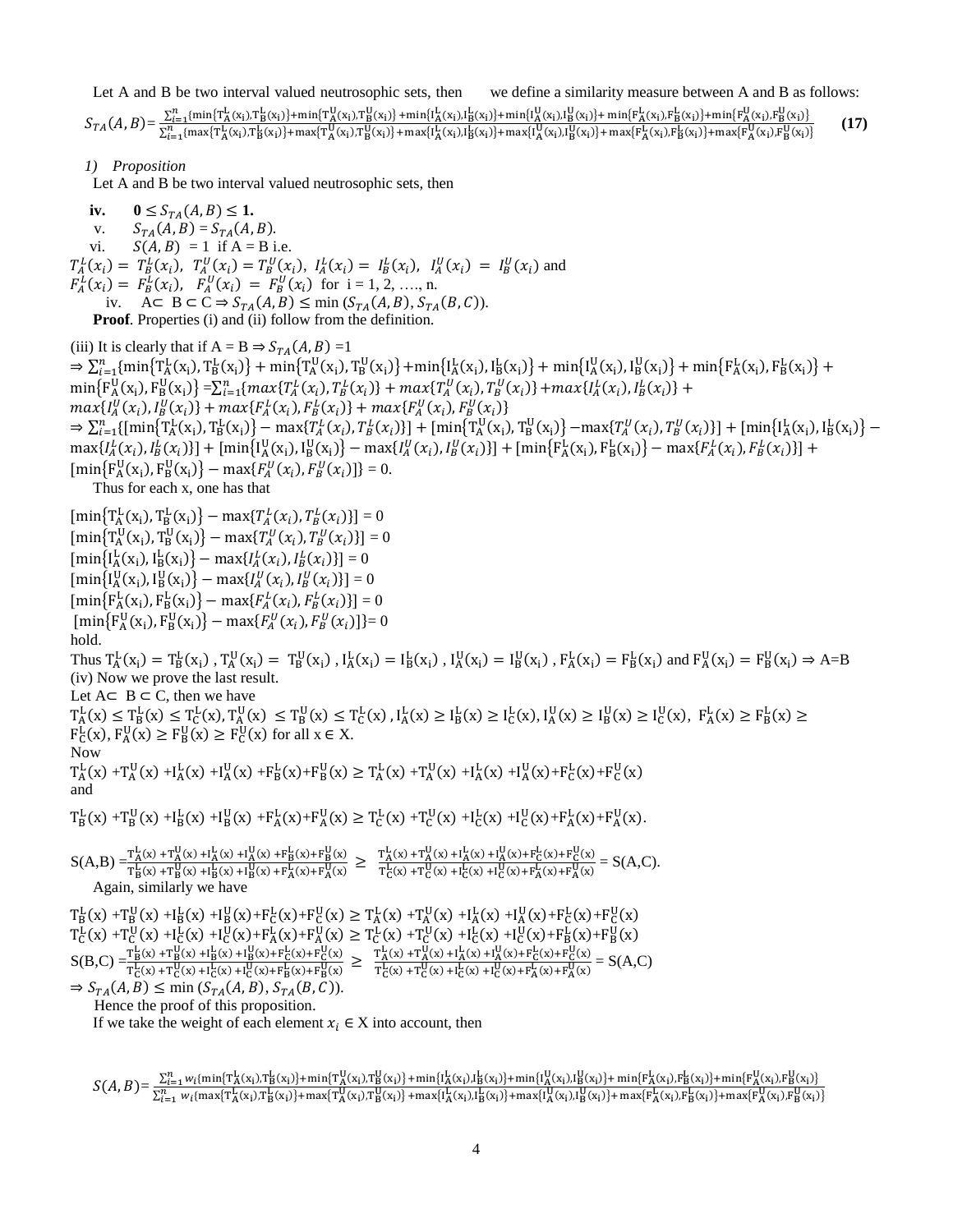*C. Similarity measure based on matching function by using interval neutrosophic sets:*

Chen [24] and Chen et al. [25] introduced a matching function to calculate the degree of similarity between fuzzy  $S_{\text{MF}}(A,B)$  =

$$
\frac{\sum_{i=1}^{n} \left( \left( T_A^L(x_i) \cdot T_B^L(x_i) \right) + \left( T_A^U(x_i) \cdot T_B^U(x_i) \right) + \left( I_A^L(x_i) \cdot I_B^L(x_i) \right) + \left( I_A^U(x_i) \cdot I_B^U(x_i) \right) + \left( F_A^L(x_i) \cdot F_B^L(x_i) \right) + \left( F_A^L(x_i) \cdot F_B^L(x_i) \right) \right)}{\max(\sum_{i=1}^{n} (T_A^L(x_i)^2 + T_A^U(x_i)^2 + I_A^L(x_i)^2 + I_A^U(x_i)^2 + F_A^L(x_i)^2 + F_A^U(x_i)^2), \sum_{i=1}^{n} (T_B^L(x_i)^2 + T_B^U(x_i)^2 + I_B^L(x_i)^2 + F_B^U(x_i)^2))}
$$

 **(19)**

Proof.

**i.**  $0 \le S_{MF}(A,B) \le 1$ .

The inequality  $S_{MF}(A,B) \ge 0$  is obvious. Thus, we only prove the inequality  $S(A, B) \le 1$ .

 $S_{MF}(\mathbf{A},\mathbf{B}) = \sum_{i=1}^{n} \left( \left( T_A^L(x_i) \cdot T_B^L(x_i) \right) + \left( T_A^U(x_i) \cdot T_B^U(x_i) \right) + \left( I_A^L(x_i) \cdot I_B^L(x_i) \right) + \left( I_A^U(x_i) \cdot I_B^U(x_i) \right) + \left( F_A^L(x_i) \cdot F_B^L(x_i) \right) + \left( F_A^L(x_i) \cdot I_B^L(x_i) \right)$  $\left(F_A^U(x_i) \cdot F_B^U(x_i)\right)\right)$  $= T_A^L(x_1) \cdot T_B^L(x_1) + T_A^L(x_2) \cdot T_B^L(x_2) + ... + T_A^L(x_n) \cdot T_B^L(x_n) + T_A^U(x_1) \cdot T_B^U(x_1) + T_A^U(x_2) \cdot T_B^U(x_2) + ... + T_A^U(x_n) \cdot T_B^U(x_n) +$  $I_A^L(x_1) \cdot I_B^L(x_1) + I_A^L(x_2) \cdot I_B^L(x_2) + ... + I_A^L(x_n) \cdot I_B^L(x_n) + I_A^U(x_1) \cdot I_B^U(x_1) + I_A^U(x_2) \cdot I_B^U(x_2) + ... + I_A^U(x_n) \cdot I_B^U(x_n) +$  $F_A^L(x_1) \cdot F_B^L(x_1) + F_A^L(x_2) \cdot F_B^L(x_2) + ... + F_A^L(x_n) \cdot F_B^L(x_n) + F_A^U(x_1) \cdot T_B^U(x_1) + F_A^U(x_2) \cdot F_B^U(x_2) + ... + F_A^U(x_n) \cdot F_B^U(x_n)$ According to the Cauchy–Schwarz inequality:

 $(x_1 \cdot y_1 + x_2 \cdot y_2 + \dots + x_n \cdot y_n)^2 \le (x_1^2 + x_2^2 + \dots + x_n^2) \cdot (y_1^2 + y_2^2 + \dots + y_n^2)$ where  $(x_1, x_2, ..., x_n) \in R^n$  and  $(y_1, y_2, ..., y_n) \in R^n$ we can obtain  $[S_{MF}(A, B)]^2 \leq \sum_{i=1}^n (T_A^L(x_i)^2 + T_A^U(x_i)^2 + I_A^L(x_i)^2 + I_A^U(x_i)^2 + F_A^L(x_i)^2 + F_A^U(x_i)^2)$  $\sum_{i=1}^{n} (T_B^L(x_i)^2 + T_B^U(x_i)^2 + I_B^L(x_i)^2 + I_B^U(x_i)^2 + F_B^L(x_i)^2 + F_B^U(x_i)^2) = S(A, A) \cdot S(B, B)$ 

Thus  $S_{MF}(A,B) \leq [S(A,A)]^{\frac{1}{2}} \cdot [S(B,B)]^{\frac{1}{2}}$ .

Then  $S_{MF}(A,B) \leq \max\{S(A,A), S(B,B)\}.$ 

Therefore  $S_{MF}(A, B) \leq 1$ .

If we take the weight of each element  $x_i \in X$  into account, then

$$
S_{MF}^{w}(A,B) = \frac{\sum_{i=1}^{n} w_i \left( \left( T_A^L(x_i) \cdot T_B^L(x_i) \right) + \left( T_A^U(x_i) \cdot T_B^U(x_i) \right) + \left( I_A^L(x_i) \cdot I_B^L(x_i) \right) + \left( I_A^U(x_i) \cdot I_B^U(x_i) \right) + \left( F_A^L(x_i) \cdot F_B^L(x_i) \right) + \left( F_A^U(x_i) \cdot F_B^U(x_i) \right) \right)}{\max(\sum_{i=1}^{n} w_i \left( T_A^L(x_i)^2 + T_A^U(x_i)^2 + I_A^L(x_i)^2 + I_A^U(x_i)^2 + F_A^L(x_i)^2 + F_A^L(x_i)^2) + \sum_{i=1}^{n} w_i \left( T_B^L(x_i)^2 + T_B^U(x_i)^2 + I_B^L(x_i)^2 + F_B^L(x_i)^2 + F_B^L(x_i)^2 \right)} \right)}
$$
(20)

Particularly, if each element has the same importance, then the similarity (20) is reduced to (19). Clearly this also satisfies all the properties of definition.

The larger the value of  $S(A,B)$ , the more the similarity between A and B.

## *V.* COMPARISON OF NEW SIMILARITY MEASURE OF IVNS WITH THE EXISTING MEASURES*.*

Let A and B be two interval valued neutrosophic sets in the universe of discourse  $X = \{x_1, x_2, ..., x_n\}$ . The new similarity  $S_{TA}(A, B)$  of IVNS and the existing similarity measures of

**Broumi and Smarandache cosine similarity:**

interval valued neutrosophic sets (examples 1 and 2) introduced in [10, 12, 23] are listed as follows:

## *Pinaki similarity I***:**

this similarity measure was proposed as concept of association coefficient of the neutrosophic sets as follows

$$
S_{PI} = \frac{\sum_{i=1}^{n} \{\min\{T_A(x_i), T_B(x_i)\} + \min\{I_A(x_i), I_B(x_i)\} + \min\{F_A(x_i), F_B(x_i)\}\}}{\sum_{i=1}^{n} \{\max\{T_A(x_i), T_B(x_i)\} + \max\{I_A(x_i), I_B(x_i)\} + \max\{F_A(x_i), F_B(x_i)\}\}}
$$
(21)

sets. In the following, we extend the matching function to deal with the similarity measure of interval valued neutrosophic sets.

Let A and B be two interval valued neutrosophic sets, then we define a similarity measure between A and B as follows: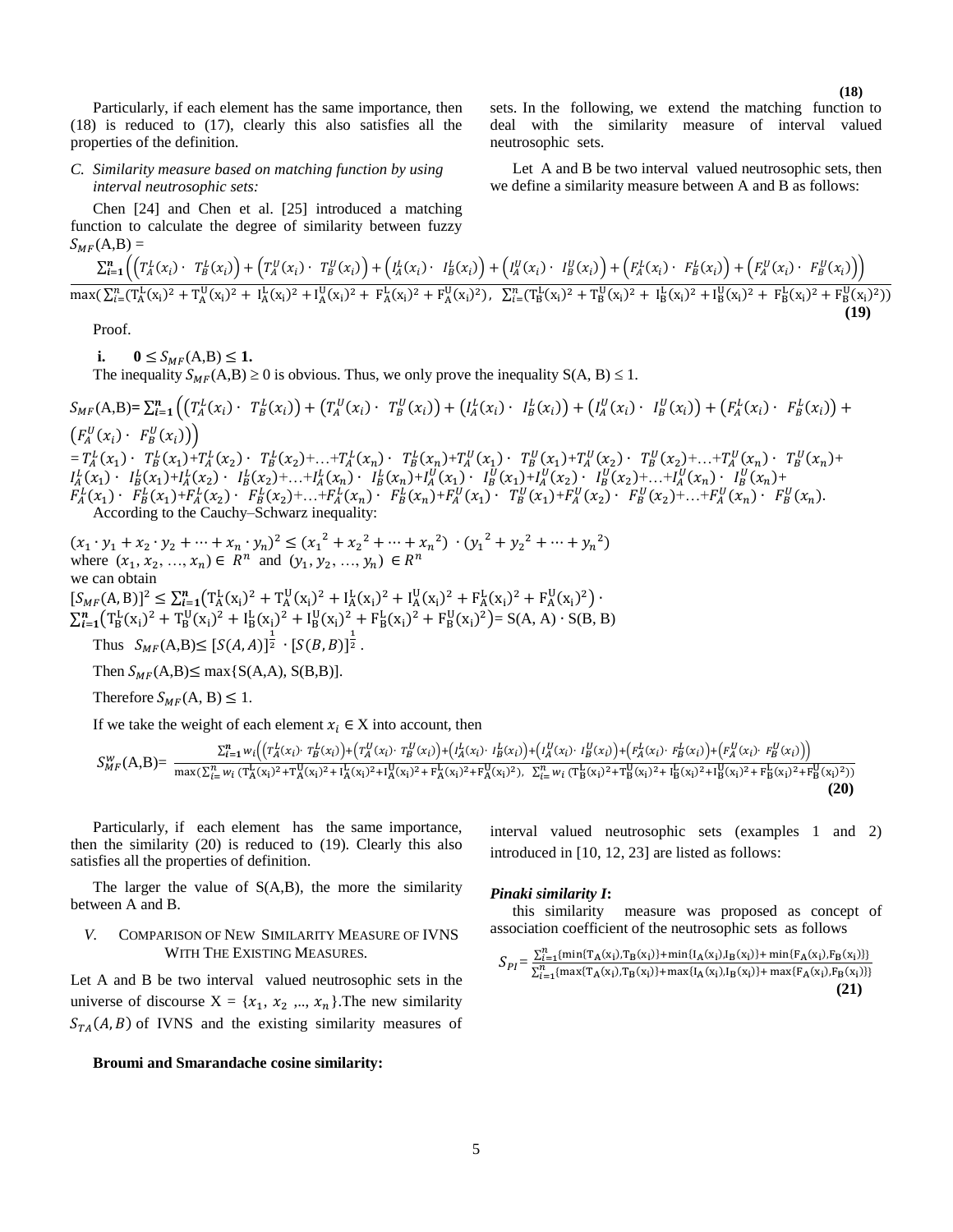$$
C_N(A,B) = \frac{1}{n} \sum_{i=1}^n \frac{(T_A^L(x_i) + T_A^U(x_i))(T_B^L(x_i) + T_B^U(x_i)) + (T_A^L(x_i) + T_A^U(x_i))(T_B^L(x_i) + T_B^U(x_i)) + (F_A^L(x_i) + F_A^U(x_i))(F_B^L(x_i) + F_B^U(x_i))}{\sqrt{(T_A^L(x_i) + T_A^U(x_i))^2 + (T_A^L(x_i) + T_A^U(x_i))^2 + (T_A^L(x_i) + T_A^U(x_i))^2} \sqrt{(T_B^L(x_i) + T_B^U(x_i))^2 + (T_B^L(x_i) + T_B^U(x_i))^2} + (F_A^L(x_i) + F_A^L(x_i))^2}
$$

## **Ye similarity**

 $S_{ye}(A, B) = 1 - \frac{1}{6}$  $\frac{1}{6}\sum_{i=1}^{n}$  [[infT<sub>A</sub>(x<sub>i</sub>) - infT<sub>B</sub>(x<sub>i</sub>)] + |supT<sub>A</sub>(x<sub>i</sub>) - supT<sub>B</sub>(x<sub>i</sub>)] + |infI<sub>A</sub>(x<sub>i</sub>) - infI<sub>B</sub>(x<sub>i</sub>)] + |supI<sub>A</sub>(x<sub>i</sub>) - $\sup I_B(x_i)| + |\inf F_A(x_i) - \inf F_B(x_i)| + |\sup F_A(x_i) - \sup F_B(x_i)|$ )|]. **(23)**

**(22)**

## **Example 1**

Let A =  $\{ \langle x, (a, 0.2, 0.6, 0.6), (b, 0.5, 0.3, 0.3), (c, 0.6,$  $0.9$ ,  $0.5$ )>}

and B = {<x, (a, 0.5 , 0.3 , 0.8), (b, 0.6 , 0.2 , 0.5), (c, 0.6 ,  $0.4$ ,  $0.4$ ) > }.

Pinaki similarity  $I = 0.6$ .

 $S_{ve}(A, B) = 0.38$  (with  $w_i = 1$ ).

Cosine similarity  $C_N(A, B) = 0.95$ .

 $S_{TA}(A, B) = 0.8$ .

## **Example 2:**

Let A=  $\{\langle x, (a, [0.2, 0.3], [0.2, 0.6], [0.6, 0.8]), (b, [0.5, 0.6], [0.6, 0.8]\}\)$ , 0.7 ], [0.3, 0.5], [0.3 , 0.6]), (c, [0.6 , 0.9] ,[0.3, 0.9], [0.3, 0.5])>} and

 $B = \{ \langle x, (a, [0.5, 0.3], [0.3, 0.6], [0.6, 0.8]), (b, [0.6, 0.8], [0.6, 0.8], [0.6, 0.8], [0.6, 0.8], [0.6, 0.8], [0.6, 0.8], [0.6, 0.8], [0.6, 0.8], [0.6, 0.8], [0.6, 0.8], [0.6, 0.8], [0.6, 0.8], [0.6, 0.8], [0.6, 0.8], [0.6, 0.8], [0.6, 0.8], [0.6, 0.8], [0.6,$ ] ,[0.2, 0.4], [0.5 , 0.6]), (c, [ 0.6 , 0.9] ,[0.3, 0.4], [0.4 ,  $0.6$ ])>}.

Pinaki similarity  $I = NA$ .

 $S_{ve}(A, B) = 0.7$  (with  $w_i = 1$ ).

Cosine similarity  $C_N(A, B) = 0.92$ .

$$
S_{TA}(A,B)=
$$
**0.9.**

On the basis of computational study Jun Ye [12] has shown that their measure is more effective and reasonable. A similar kind of study with the help of the proposed new measure based on theoretic approach, it has been done and it is found that the obtained results are more refined and accurate. It may be observed from the above examples that the values of similarity measures are closer to 1 with  $S_{TA}(A, B)$  which is this proposed similarity measure.

#### VI. CONCLUSIONS

Few distance and similarity measures have been proposed in literature for measuring the distance and the degree of similarity between interval neutrosophic sets. In this paper, we proposed a new method for distance and similarity measure for measuring the degree of similarity between two weighted interval valued neutrosophic sets, and we have extended the work of Pinaki, Majumdar and S. K. Samant and Chen. The results of the proposed similarity measure and existing similarity measure are compared.

In the future, we will use the similarity measures which are proposed in this paper in group decision making

#### VII. ACKNOWLEDGMENT

The authors are very grateful to the anonymous referees for their insightful and constructive comments and suggestions, which have been very helpful in improving the paper.

#### VIII. REFERENCES

- [1] F. Smarandache, "A Unifying Field in Logics. Neutrosophy: Neutrosophic Probability, Set and Logic". Rehoboth: American Research Press, (1998).
- [2] L. A. Zadeh, "Fuzzy Sets". Information and Control, 8, (1965), pp. 338-353.
- [3] Turksen, "Interval valued fuzzy sets based on normal forms".Fuzzy Sets and Systems, 20, (1968), pp.191–210.
- [4] Atanassov, K. "Intuitionistic fuzzy sets". Fuzzy Sets and Systems, 20, (1986), pp. 87–96.
- [5] Atanassov, K., & Gargov, G "Interval valued intuitionistic fuzzy sets". Fuzzy Sets and Systems. International Journal of General Systems 393, 31,(1998), pp. 343–349
- [6] Wang, H., Smarandache, F., Zhang, Y.-Q. and Sunderraman, R., "Interval Neutrosophic Sets and Logic: Theory and Applications in Computing", Hexis, Phoenix, AZ, (2005).
- [7] A. Kharal, "A Neutrosophic Multicriteria Decision Making Method",New Mathematics & Natural Computation, to appear in Nov. 2013.
- [8] S. Broumi and F. Smarandache, "Intuitionistic Neutrosophic Soft Set", Journal of Information and Computing Science, England, UK, ISSN 1746-7659,Vol. 8, No. 2, (2013), pp. 130-140.
- [9] S.Broumi, "Generalized Neutrosophic Soft Set", International Journal of Computer Science, Engineering and Information Technology (IJCSEIT), ISSN: 2231-3605, E-ISSN: 2231- 3117, Vol.3, No.2, (2013), pp. 17-30.
- [10] S. Broumi and F. Smarandache," Cosine similarity measure of interval valued neutrosophic sets", 2014 (submitted).
- [11] J. Ye." Single valued netrosophiqc minimum spanning tree and its clustering method" De Gruyter journal of intelligent system, (2013), pp. 1-24.
- [12] J. Ye, "Similarity measures between interval neutrosophic